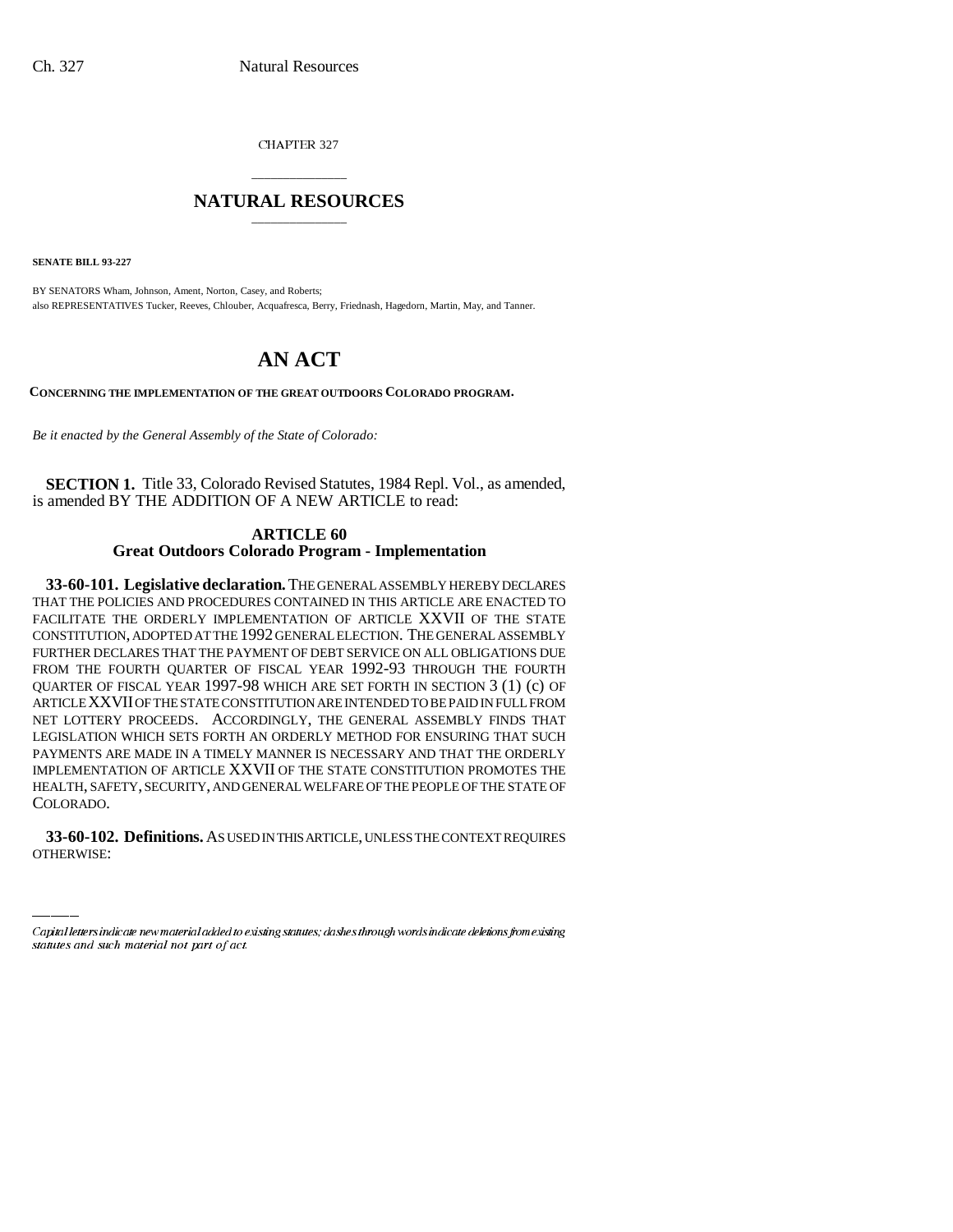(1) "NET LOTTERY PROCEEDS" MEANS THE PROCEEDS OF THE LOTTERY AFTER THE PAYMENT OF THE EXPENSES OF THE STATE LOTTERY DIVISION AND ANY PRIZES FOR THE LOTTERY AND AFTER A SUFFICIENT AMOUNT OF MONEY HAS BEEN RESERVED, AS OF THE END OF ANY FISCAL QUARTER, TO ENSURE THE OPERATION OF THE LOTTERY FOR THE ENSUING FISCAL OUARTER.

(2) "STATE AGENCY" MEANS: THE STATE; EVERY EXECUTIVE DEPARTMENT, BOARD, COMMISSION, COMMITTEE, BUREAU, AND OFFICE OF THE STATE; EVERY STATE INSTITUTION OF HIGHER EDUCATION, WHETHER ESTABLISHED BY THE STATE CONSTITUTION OR BY LAW, AND EVERY GOVERNING BOARD THEREOF; AND EVERY INDEPENDENT COMMISSION AND OTHER POLITICAL SUBDIVISION OF THE STATE GOVERNMENT. HOWEVER, SUCH TERM DOES NOT INCLUDE THE GREAT OUTDOORS COLORADO TRUST FUND BOARD.

(3) "TRUST FUND" MEANS THE GREAT OUTDOORS COLORADO TRUST FUND CREATED PURSUANT TO SECTION 2 OF ARTICLE XXVII OF THE STATE CONSTITUTION.

(4) "TRUST FUND BOARD" MEANS THE GREAT OUTDOORS COLORADO TRUST FUND BOARD ESTABLISHED PURSUANT TO SECTION 6 OF ARTICLE XXVII OF THE STATE CONSTITUTION

**33-60-103. Distribution of net lottery proceeds - fourth quarter of fiscal year 1992-93 through fourth quarter of fiscal year 1997-98 - insufficiency - loan repayment from net lottery proceeds.** (1) BEGINNING WITH THE PROCEEDS FROM THE FOURTH QUARTER OF FISCAL YEAR 1992-93 THROUGH THE FOURTH QUARTER OF FISCAL YEAR 1997-98, THE STATE TREASURER SHALL MAKE MONTHLY DISTRIBUTIONS OF NET LOTTERY PROCEEDS AS FOLLOWS:

(a) TO THE CONSERVATION TRUST FUND AND THE DIVISION OF PARKS AND OUTDOOR RECREATION IN THE AMOUNTS PROVIDED IN SECTION 24-35-210 (4), C.R.S., AS AMENDED THROUGH JANUARY 1, 1992;

(b) (I) NO LATER THAN SEPTEMBER 1, 1993, THE STATE TREASURER SHALL PAY THE SUM OF SIX MILLION DOLLARS OUT OF NET LOTTERY PROCEEDS TO THE CITY AND COUNTY OF DENVER AS THE FINAL PAYMENT UNDER THE COLORADO CONVENTION CENTER CONTRACT BETWEEN THE STATE AND THE CITY AND COUNTY OF DENVER IN THE ORIGINAL AMOUNT OF \$36,000,000.

(II) IN THE EVENT THE TRUST FUND BOARD SUBMITS A RESOLUTION APPROVED BY A MAJORITY OF THE MEMBERS OF SUCH BOARD TO THE STATE TREASURER AUTHORIZING THAT THE PAYMENT SPECIFIED IN SUBPARAGRAPH (I) OF THIS PARAGRAPH (b) BE MADE BEFORE SEPTEMBER 1, 1993, THE STATE TREASURER SHALL MAKE THE PAYMENT ON THAT DATE. COPIES OF ANY SUCH RESOLUTION SHALL BE SUBMITTED TO THE GENERAL ASSEMBLY AND THE CITY AND COUNTY OF DENVER.

(c) TO THE DEBT SERVICE REPAYMENT ACCOUNT IN THE CAPITAL CONSTRUCTION FUND CREATED PURSUANT TO THE PROVISIONS OF SECTION 24-75-302 (3), C.R.S., IN AN AMOUNT SUFFICIENT TO DEFRAY ALL PAYMENTS OF PRINCIPAL AND INTEREST DUE ON OR BEFORE THE DATE OF THE DISTRIBUTION FOR THE PAYMENT OF THE FOLLOWING OUTSTANDING FINANCIAL OBLIGATIONS OF THE STATE: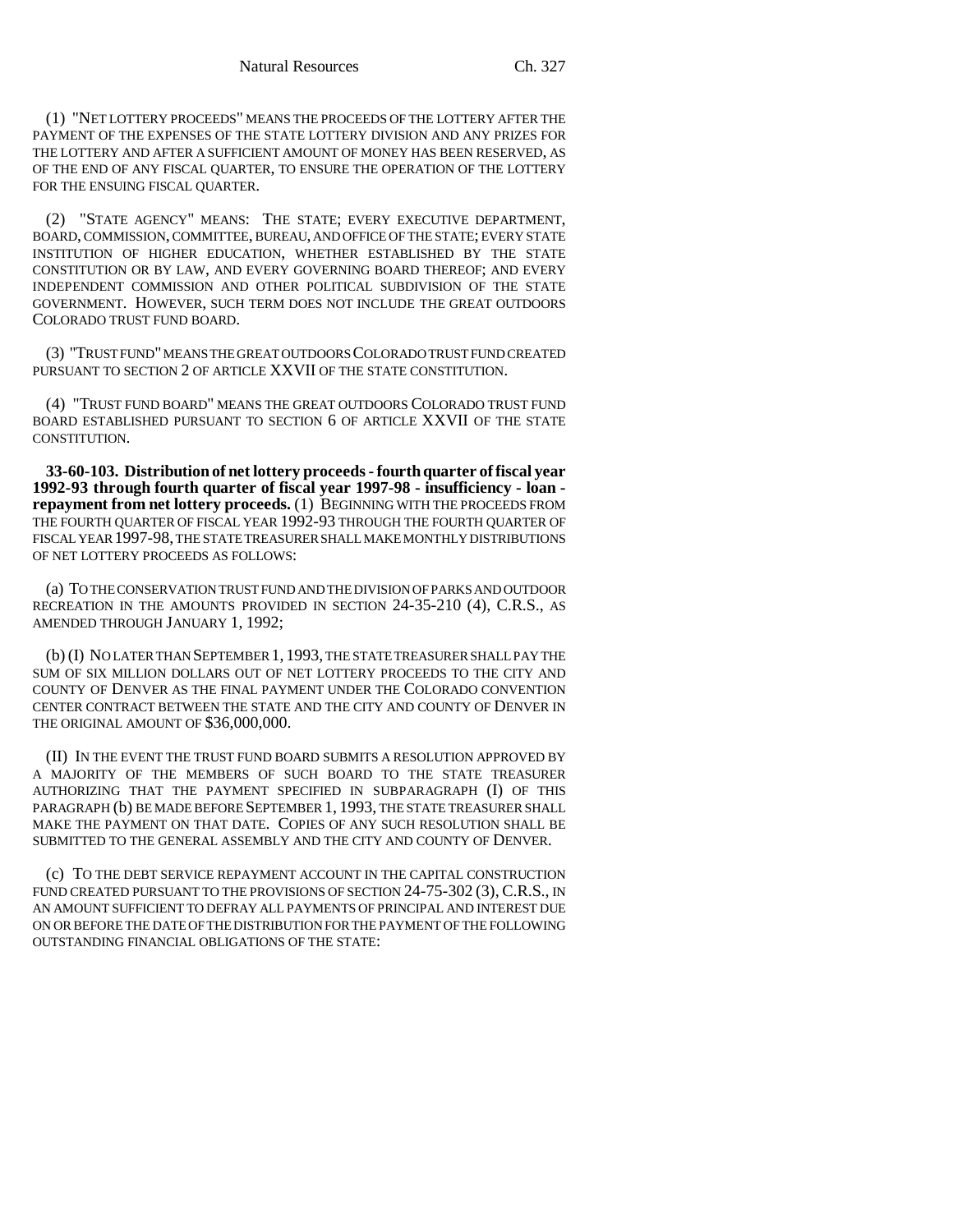(I) 1992 MASTER LEASE PURCHASE AGREEMENT IN THE ORIGINAL PRINCIPAL AMOUNT OF \$108,310,000, LESS THE PRINCIPAL AMOUNT OF \$5,700,000 OR THE APPRAISED VALUE, WHICHEVER IS GREATER, FOR THE KIPLING FACILITY BUILDING, WHICH SHALL NOT BE INCLUDED. THE 1992 MASTER LEASE PURCHASE AGREEMENT REPRESENTS THE REFUNDING OF THE FOLLOWING CERTIFICATES OF PARTICIPATION:

(A) 1979 CERTIFICATES OF PARTICIPATION FOR THE FOLLOWING PROJECTS: WHEAT RIDGE, COLORADO PROJECT (ISSUE A) IN THE ORIGINAL AMOUNT OF \$6,895,000; PUEBLO, COLORADO PROJECT (ISSUE B) IN THE ORIGINAL AMOUNT OF \$5,320,000; AND GRAND JUNCTION, COLORADO PROJECT (ISSUE C) IN THE ORIGINAL AMOUNT OF \$4,735,000;

(B) 1986 MASTER LEASE PURCHASE AGREEMENT IN THE ORIGINAL AMOUNT OF \$36,495,000;

(C) 1988 MASTER LEASE PURCHASE AGREEMENT IN THE ORIGINAL AMOUNT OF \$63,025,000; AND

(D) 1989 MASTER LEASE PURCHASE AGREEMENT IN THE ORIGINAL AMOUNT OF \$66,894,861.85; EXCEPT THAT SUCH REFUNDING REPRESENTS ONLY THAT PORTION OF THE CERTIFICATES WHICH MATURE ON AND AFTER NOVEMBER 1, 1999; AND

(II) 1990 MASTER LEASE PURCHASE AGREEMENT IN THE ORIGINAL AMOUNT OF \$28,635,000; AND

(III) 1989 MASTER LEASE PURCHASE AGREEMENT IN THE ORIGINAL AMOUNT OF \$66,894,861.85, BUT ONLY TO THE EXTENT OF PAYMENT FOR DEBT SERVICE FROM AND INCLUDING SEPTEMBER 1, 1993, TO AND INCLUDING NOVEMBER 30, 1998.

(2) (a) PURSUANT TO ARTICLE XXVII OF THE STATE CONSTITUTION, PAYMENTS ON THE OBLIGATIONS SET FORTH IN SUBSECTION (1) OF THIS SECTION SHALL BE MADE FROM THE LOTTERY FUND CREATED IN SECTION 24-35-210, C.R.S., PURSUANT TO THE FOLLOWING SCHEDULE OF PRINCIPAL AND INTEREST PAYMENTS: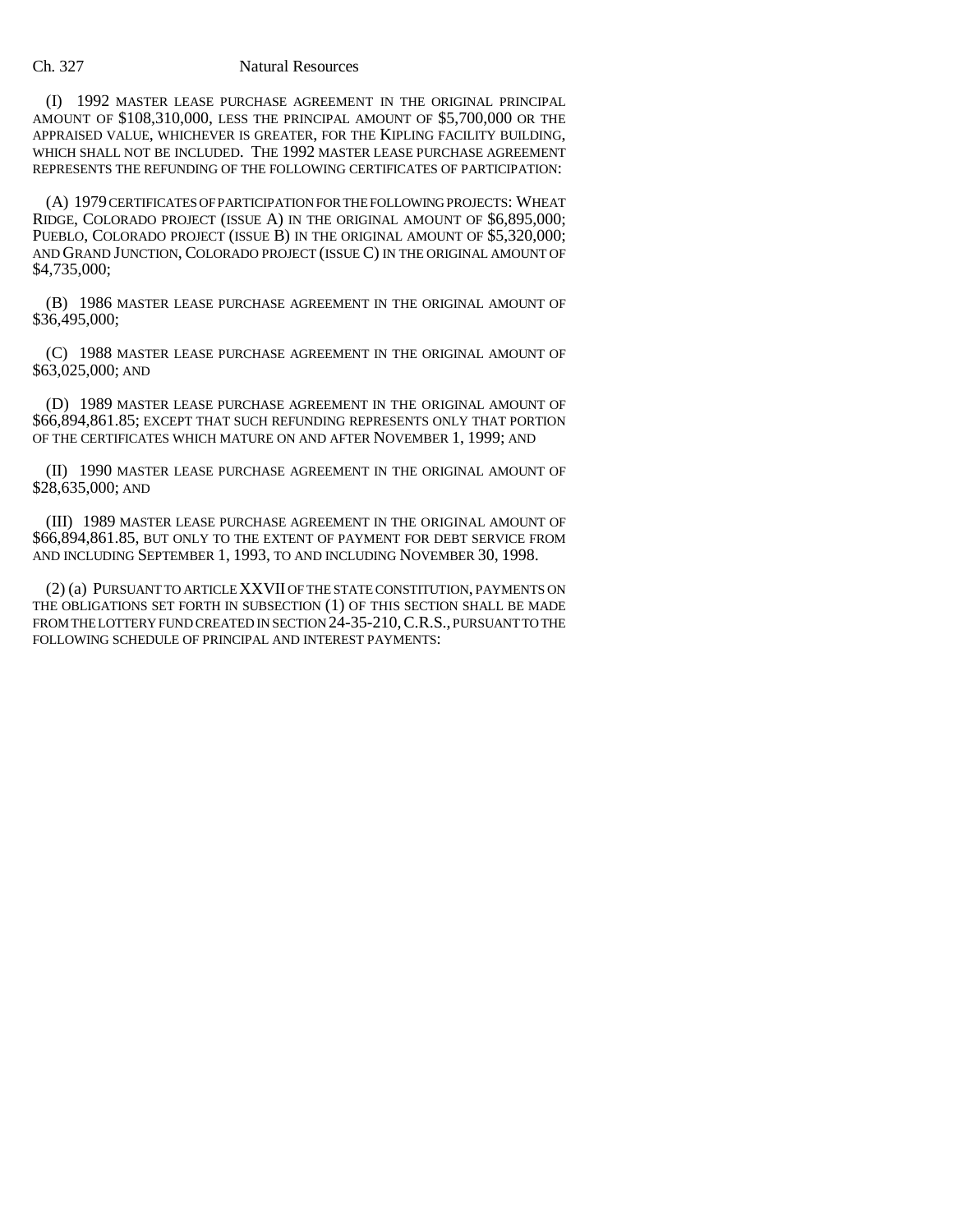Natural Resources

Ch. 327

|                    |                   | 1989          | 1989             | 1989             | 1990          | 1990             | 1992             |                              |
|--------------------|-------------------|---------------|------------------|------------------|---------------|------------------|------------------|------------------------------|
|                    |                   |               |                  | <b>DOT</b>       |               |                  |                  |                              |
| <b>PAYMEN</b><br>T | <b>CONVENTION</b> | <b>PRISON</b> | <b>AURARIA</b>   | <b>HIGHWAY</b>   | <b>PRISON</b> | <b>AURARIA</b>   | <b>REFUNDING</b> |                              |
| <b>DATE</b>        | <b>CENTER</b>     | $\rm II$      | <b>CLASSROOM</b> | <b>COMPUTERS</b> | Ш             | <b>BLEACHERS</b> | <b>ISSUE</b>     | <b>TOTAL</b>                 |
| 09/01/93           | 6,000,000.00*     |               |                  |                  |               |                  |                  | 6,000,000.00                 |
| 11/01/93           |                   | 3,429,265.68  | 1,792,815.72     | 53,066.10        | 2,389,645.00  | 62,202.50        | 9,416,936.88     | 17,143,931.8<br>8            |
| 05/01/94           |                   | 3,493,486.00  | 379,921.54       | 1,339,019.96     | 2,375,622.50  | 60,470.00        | 3,526,731.88     | 11,175,251.8<br>8            |
| 11/01/94           |                   | 2,364,849.69  | 1,783,805.06     | 22,685.25        | 2,224,462.50  | 58,710.00        | 12,695,963.13    | 19,150,475.6<br>3            |
| 05/01/95           |                   | 2,382,696.55  | 275,358.10       | 1,389,822.85     | 2,231,342.50  | 61,950.00        | 8,577,041.25     | 14,918,211.2<br>5            |
| 11/01/95           |                   | 1,934,687.89  | 1,763,069.61     |                  | 1,590,442.50  |                  | 12,883,231.25    | 18, 171, 431.2<br>5          |
| 05/01/96           |                   | 1,960,261.79  | 144,965.71       |                  | 1,638,555.00  |                  | 8,386,076.25     | 12,129,858.7<br>5            |
| 11/01/96           |                   | 1,704,875.79  | 1,746,182.21     |                  | 2,763,295.00  |                  | 17,791,696.25    | 24,006,049.2<br>5            |
| 05/01/97           |                   | 1,452,198.40  | 297,801.60       |                  | 2,784,590.00  |                  | 8,002,106.25     | 12,536,696.2<br>5            |
| 11/01/97           |                   | 4,393,873.38  | 2,021,126.62     |                  | 1,026,342.50  |                  | 8,607,875.00     | 16,049,217.5<br>$\mathbf{0}$ |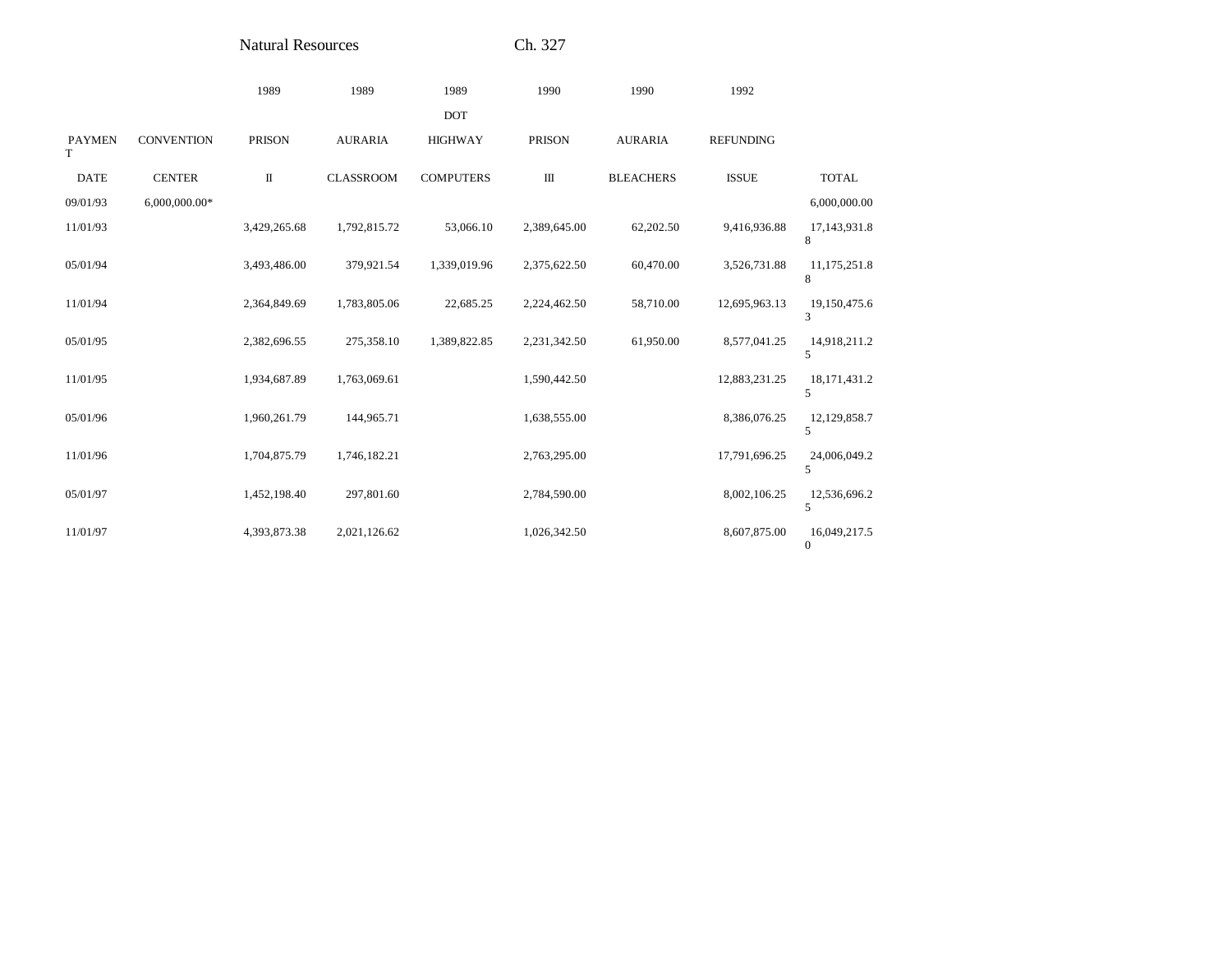| 05/01/98 |              | 4,298,134.18  | 416,865.82    |              | 1,039,207.50  |            | 7,945,356.25   | 13,699,563.7 |
|----------|--------------|---------------|---------------|--------------|---------------|------------|----------------|--------------|
| 11/01/98 |              |               | 1.700.000.00  |              | 2,465,307.50  |            | 6,820,231.25   | 10,985,538.7 |
| TOTAL    | 6,000,000,00 | 27,414,329.35 | 12,321,911.99 | 2,804,594.16 | 22,528,812.50 | 243,332.50 | 104,653,245.64 | 175,966,226. |

\* Payment may be made prior to September 1, 1993, if authorized by the trust fund pursuant to section 33-60-103 (1) (b) (II).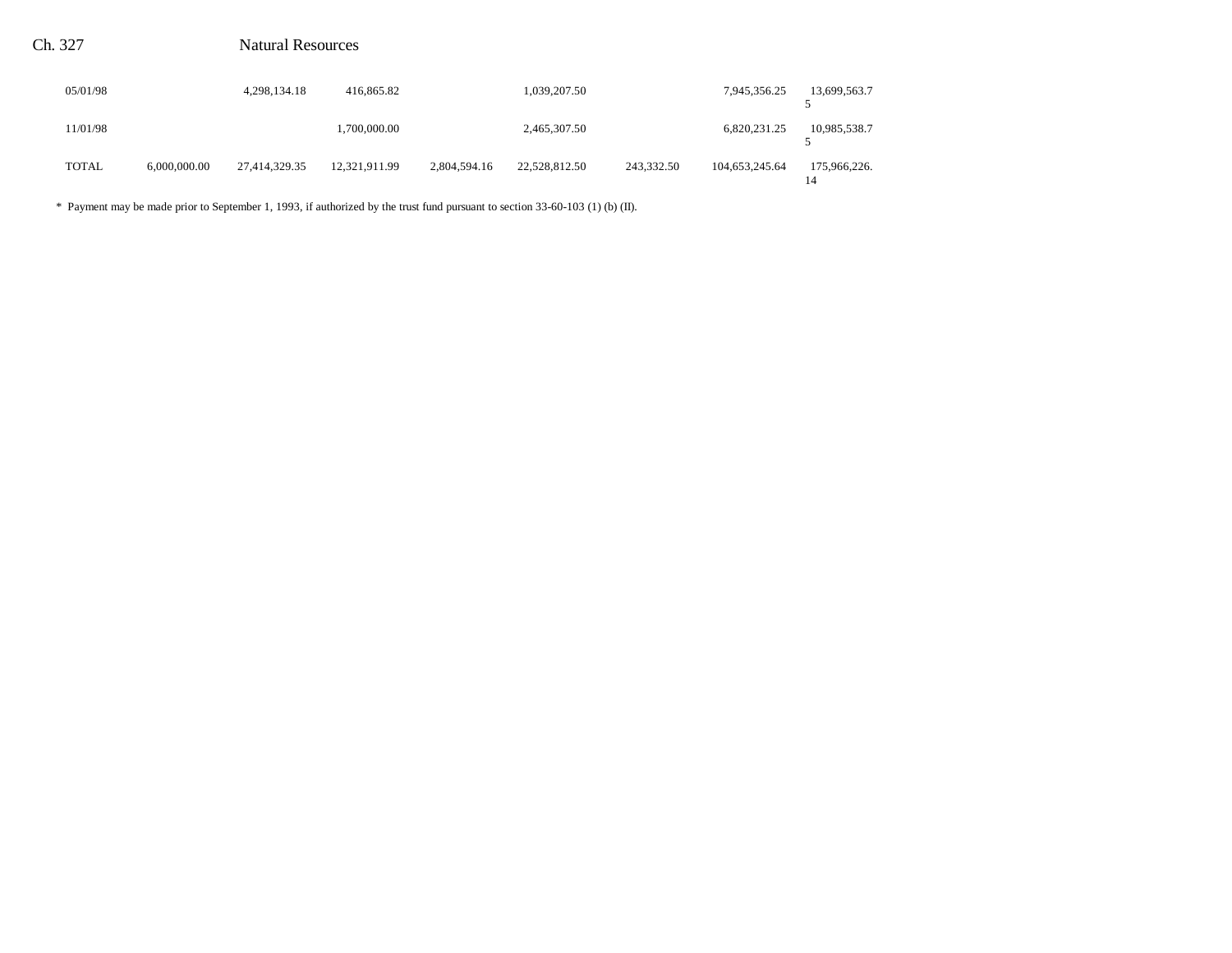(b) ALL PRINCIPAL AND INTEREST PAYMENT AMOUNTS SET FORTH IN PARAGRAPH (a) OF THIS SUBSECTION (2) ARE SUBJECT TO BANK CHARGES, ARBITRAGE CALCULATION, INSURANCE PREMIUMS, AND OTHER MISCELLANEOUS CHARGES WHICH WERE NOT CALCULABLE AT THE TIME PRINCIPAL AND INTEREST PAYMENT AMOUNTS WERE DETERMINED AND ARE DETERMINED AND PAYABLE IN THE YEAR IN WHICH ANY GIVEN PAYMENT IS DUE. SUCH CHARGES ARE A PART OF EACH PAYMENT DUE PURSUANT TO THE CERTIFICATES OF PARTICIPATION ENUMERATED IN THIS SECTION.

(3) SUBJECT TO THE PROVISIONS OF SUBSECTION (4) OF THIS SECTION, REMAINING NET LOTTERY PROCEEDS, IF ANY, SHALL BE DEPOSITED NO LESS FREQUENTLY THAN QUARTERLY IN TRUST FOR THE TRUST FUND BOARD. DEPOSITS IN TRUST FOR THE TRUST FUND BOARD, OR A PORTION THEREOF, MAY BE DEFERRED ONLY TO THE EXTENT THAT PAYMENTS ON CERTIFICATES OF PARTICIPATION, PURSUANT TO PARAGRAPH (c) OF SUBSECTION (1) OF THIS SECTION ARE DUE ON OR BEFORE THE DATE OF DISTRIBUTION; OR BALANCES DUE ON LOANS AUTHORIZED PURSUANT TO SUBSECTION (4) OF THIS SECTION, ARE OUTSTANDING ON THE DATE OF DISTRIBUTION.

(4) PURSUANT TO AMENDMENT XXVII OF THE STATE CONSTITUTION, THE SUM OF ALL DISTRIBUTIONS OF NET LOTTERY PROCEEDS MADE TO THE CAPITAL CONSTRUCTION FUND FROM THE FOURTH QUARTER OF FISCAL YEAR 1992-93 THROUGH THE FOURTH QUARTER OF FISCAL YEAR 1997-98 SHALL INCLUDE PAYMENT IN FULL OF ALL DEBT SERVICE DUE FROM AND INCLUDING SEPTEMBER 1, 1993, TO AND INCLUDING NOVEMBER 30, 1998, ON ALL OBLIGATIONS SET FORTH IN SECTION 3 (1) (c) OF ARTICLE XXVII OF THE STATE CONSTITUTION. IN THE EVENT NET LOTTERY PROCEEDS ARE INSUFFICIENT TO DEFRAY PAYMENTS OF PRINCIPAL AND INTEREST ON THE OBLIGATIONS ACCORDING TO THE SCHEDULE SET FORTH IN SUBSECTION (2) OF THIS SECTION, THE STATE TREASURER SHALL TRANSFER SUFFICIENT FUNDS IN AN AMOUNT NOT TO EXCEED THE AMOUNT OF SUCH INSUFFICIENCY TO THE DEBT SERVICE REPAYMENT ACCOUNT IN THE CAPITAL CONSTRUCTION FUND CREATED BY SECTION 24-75-302 (3), C.R.S., FOR THE PURPOSE OF DEFRAYING SUCH PAYMENTS. SUCH TRANSFER SHALL BE IN THE FORM OF A LOAN FROM MONEYS IN THE GENERAL FUND NOT IMMEDIATELY REQUIRED TO BE DISBURSED AND SHALL BEAR INTEREST AT THE EARNINGS RATE CALCULATED MONTHLY BY THE STATE TREASURER. IN THE EVENT ANY SUCH LOAN IS REQUIRED TO BE MADE, SUCCEEDING DISTRIBUTIONS OF NET LOTTERY PROCEEDS SHALL BE MADE IN ACCORDANCE WITH SUBSECTIONS (1) AND (2) OF THIS SECTION. THEREAFTER, NET LOTTERY PROCEEDS IN AN AMOUNT NOT TO EXCEED THE OUTSTANDING AMOUNT OF THE LOAN PLUS INTEREST ACCRUED SHALL BE TRANSFERRED TO THE DEBT SERVICE REPAYMENT ACCOUNT IN THE CAPITAL CONSTRUCTION FUND CREATED BY SECTION 24-75-302 (3),C.R.S., FOR THE PURPOSE OF REPAYING THE GENERAL FUND FOR SUCH LOAN. NO DISTRIBUTION SHALL BE MADE PURSUANT TO SUBSECTION (3) OF THIS SECTION UNTIL THE PRINCIPAL AND INTEREST ON SUCH LOAN IS REPAID IN FULL.

**33-60-104. Distribution of net lottery proceeds beginning first quarter of fiscal year 1998-99.** (1) FOR THE FIRST QUARTER OF FISCAL YEAR 1998-99 AND FOR EACH QUARTER THEREAFTER, THE STATE TREASURER SHALL DISTRIBUTE NET LOTTERY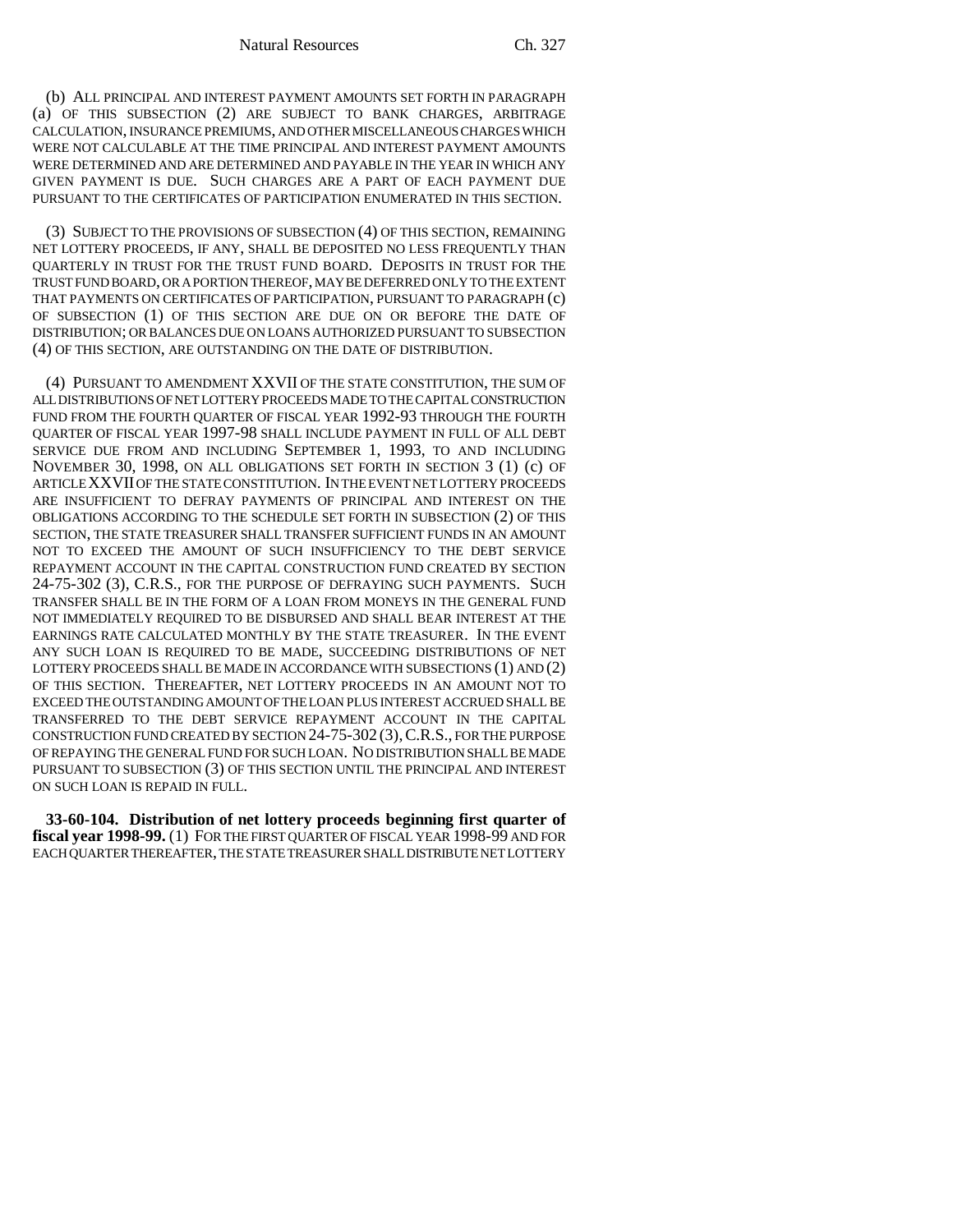### PROCEEDS AS FOLLOWS:

(a) FORTY PERCENT TO THE CONSERVATION TRUST FUND FOR DISTRIBUTION TO MUNICIPALITIES AND COUNTIES AND OTHER ELIGIBLE ENTITIES FOR PARKS, RECREATION, AND OPEN SPACE PURPOSES;

(b) TEN PERCENT TO THE DIVISION OF PARKS AND OUTDOOR RECREATION FOR THE ACQUISITION, DEVELOPMENT, AND IMPROVEMENT OF NEW AND EXISTING STATE PARKS, RECREATION AREAS, AND RECREATIONAL TRAILS; AND

(c) ALL REMAINING NET LOTTERY PROCEEDS IN TRUST TO THE TRUST FUND BOARD; EXCEPT THAT, IN ANY STATE FISCAL YEAR IN WHICH THE PORTION OF NET LOTTERY PROCEEDS WHICH WOULD OTHERWISE BE GIVEN IN TRUST TO THE TRUST FUND BOARD EXCEEDS THE ADJUSTED AMOUNT OF THIRTY-FIVE MILLION DOLLARS AS DETERMINED BY THE STATE TREASURER IN ACCORDANCE WITH SUBSECTION (2) OF THIS SECTION, THE NET LOTTERY PROCEEDS IN EXCESS OF SUCH ADJUSTED AMOUNT SHALL BE ALLOCATED TO THE GENERAL FUND.

(2) BEGINNING WITH THE FIRST QUARTER OF FISCAL YEAR 1998-99 AND EACH FISCAL YEAR THEREAFTER, THE BASE AMOUNT OF THIRTY-FIVE MILLION DOLLARS SHALL BE ADJUSTED ANNUALLY BASED ON THE DECREASE OR INCREASE, IF ANY, IN THE CONSUMER PRICE INDEX FOR THE DENVER METROPOLITAN AREA, FOR THE PRECEDING CALENDAR YEAR REPORTED BY THE UNITED STATES BUREAU OF LABOR STATISTICS, OR ITS SUCCESSOR INDEX. SUCH ADJUSTMENT SHALL REFLECT CHANGES, IF ANY, IN SUCH INDEX FROM THE ACTUAL CONSUMER PRICE INDEX FOR THE DENVER METROPOLITAN AREA, FOR THE CALENDAR YEAR 1992.

**33-60-105. Use of general fund moneys by state agencies - prohibition - cash funds.** THE GENERAL ASSEMBLY FINDS THAT THE ENACTMENT OF ARTICLE XXVII OF THE STATE CONSTITUTION DEDICATES A SIGNIFICANT AMOUNT OF MONEYS PREVIOUSLY AVAILABLE TO MEET OTHER STATE NEEDS TO THE GREAT OUTDOORS COLORADO TRUST FUND AND PROVIDES FOR THE UNRESTRICTED EXPENDITURE OF SUCH MONEYS BY THE TRUST FUND BOARD FOR THE PRESERVATION, PROTECTION, ENHANCEMENT, AND MANAGEMENT OF THE STATE'S WILDLIFE, PARK, RIVER TRAIL, AND OPEN SPACE HERITAGE. ACCORDINGLY, NO GENERAL FUND MONEYS SHALL BE USED BY ANY STATE AGENCY FOR THE PURPOSE OF FUNDING NECESSARY OR INCIDENTAL MANAGEMENT COSTS WHICH RESULT FROM A DISTRIBUTION OF MONEYS, LAND, OR ANY OTHER ASSET OF THE GREAT OUTDOORS COLORADO TRUST FUND, UNLESS OTHERWISE APPROVED BY THE GENERAL ASSEMBLY. MONEYS DERIVED FROM USER FEES AND OTHER REVENUE SOURCES WHICH ARE GENERATED FROM PROGRAMS AND COMPLETED FACILITIES FUNDED BY THE GREAT OUTDOORS COLORADO TRUST FUND BOARD SHALL NOT BE TRANSFERRED OR REVERT TO THE GENERAL FUND. MONEYS GENERATED FROM SUCH PROGRAMS AND FACILITIES AT STATE PARKS SHALL BE CREDITED TO THE PARKS AND OUTDOOR RECREATION CASH FUND CREATED BY SECTION 33-10-111 (1), C.R.S. ALL SUCH MONEYS SHALL BE SUBJECT TO ANNUAL APPROPRIATION BY THE GENERAL ASSEMBLY.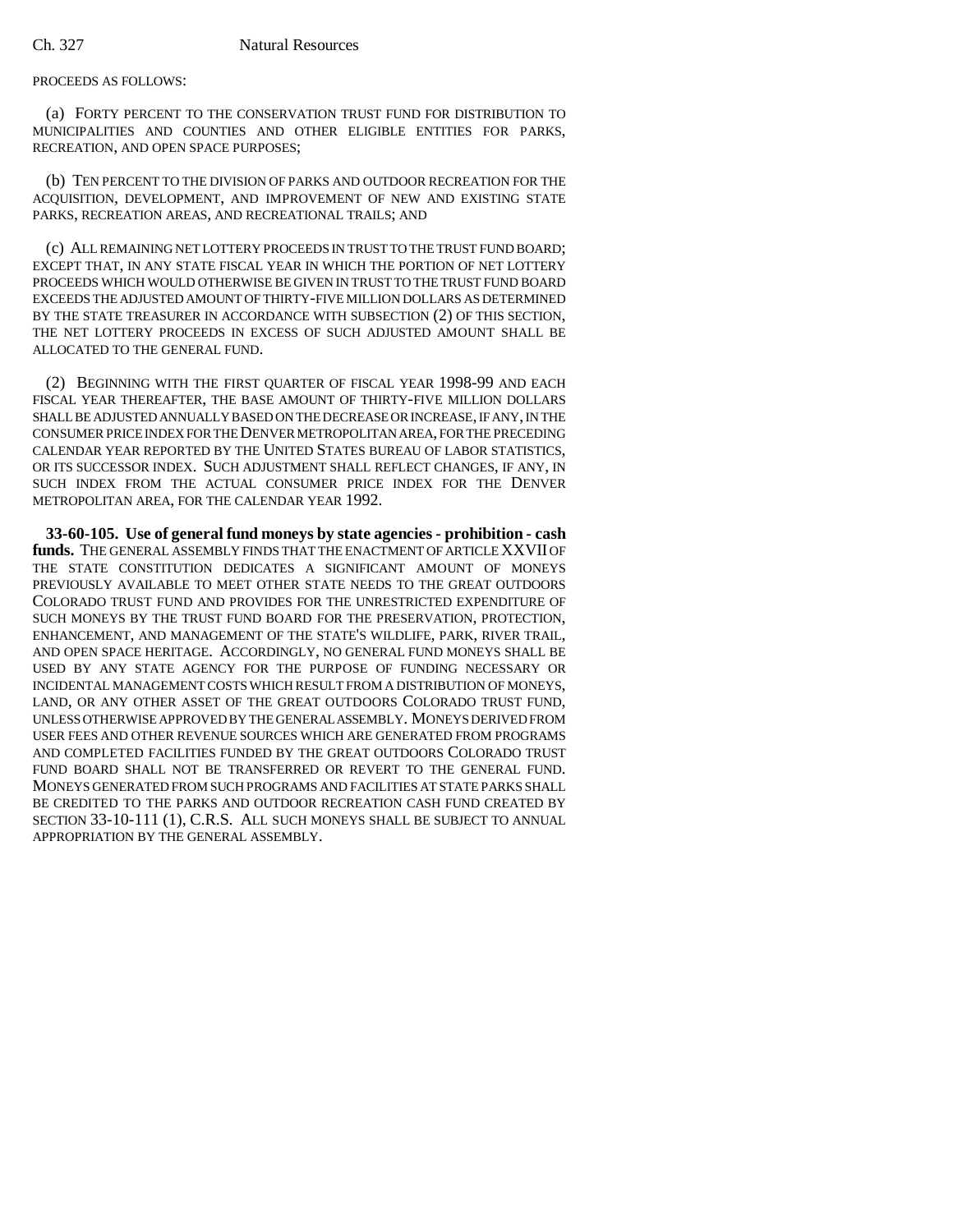**33-60-106. Report required - general appropriations act.** ON OR BEFORE SEPTEMBER 1 OF EACH YEAR BEGINNING WITH 1993, EACH STATE AGENCY WHICH HAS RECEIVED OR IS SCHEDULED TO RECEIVE MONEYS FROM THE GREAT OUTDOORS COLORADO TRUST FUND SHALL PROVIDE THE JOINT BUDGET COMMITTEE WITH A DETAILED ACCOUNTING OF ALL SUCH MONEYS RECEIVED OR TO BE RECEIVED ALONG WITH A DETAILED ACCOUNTING OF HOW SUCH MONEYS HAVE BEEN OR WILL BE EXPENDED. FOR INFORMATIONAL PURPOSES, THE EXPENDITURE OF SUCH MONEYS MAY BE INDICATED IN THE ANNUAL GENERAL APPROPRIATION ACT.

**33-60-107. State board of the great outdoors Colorado trust fund.** (1) PUBLIC MEMBERS OF THE STATE BOARD OF THE GREAT OUTDOORS COLORADO TRUST FUND SHALL BE APPOINTED BY THE GOVERNOR. SUCH APPOINTMENTS SHALL BE SUBJECT TO THE CONSENT OF THE SENATE.

(2) MEMBERS OF THE STATE BOARD OF THE GREAT OUTDOORS COLORADO TRUST FUND SHALL BE SUBJECT TO REMOVAL PURSUANT TO SECTION 6 OF ARTICLE IV OF THE COLORADO CONSTITUTION.

**SECTION 2.** 24-33-102, Colorado Revised Statutes, 1988 Repl. Vol., is amended BY THE ADDITION OF A NEW SUBSECTION to read:

**24-33-102. Powers and duties of the executive director and deputy director.** (7) NO LATER THAN NINETY DAYS FOLLOWING CONFIRMATION BY THE SENATE OF THE PUBLIC MEMBERS OF THE STATE BOARD OF THE GREAT OUTDOORS COLORADO TRUST FUND, THE EXECUTIVE DIRECTOR SHALL SECURE A MEMORANDUM OF UNDERSTANDING AMONG THE JOINT BUDGET COMMITTEE OF THE GENERAL ASSEMBLY, THE DEPARTMENT OF NATURAL RESOURCES, AND THE STATE BOARD OF THE GREAT OUTDOORS COLORADO TRUST FUND ESTABLISHING POLICIES AND PROCEDURES WHICH WILL FACILITATE COOPERATION AND COORDINATION OF EFFORTS CONCERNING INVESTMENT IN AND DEVELOPMENT, OPERATION, AND MANAGEMENT OF THE STATE'S PARKS AND WILDLIFE SYSTEMS.

**SECTION 3.** 24-35-210 (4) (b), (4) (c), (4) (d) (I), (4) (e), (4.1) (a), (4.1) (b) (I), (4.1) (c), and (10) (a), Colorado Revised Statutes, 1988 Repl. Vol., as amended, are amended to read:

**24-35-210.** Lottery fund. (4) (b) At least fifteen days prior to the quarterly ANY distribution of net lottery proceeds required by subsection (10) of this section, the commission shall notify the state treasurer of the amount of money to be transferred from the lottery fund to the conservation trust fund. The amount to be transferred over the course of the fiscal year shall consist of:

(I) For fiscal year 1987-88, forty percent of the net lottery proceeds in the lottery fund as of June 30, 1988; for fiscal year 1988-89, forty percent of the net lottery proceeds in the lottery fund as of June 30, 1989; except that such amount shall not exceed twelve million one hundred sixty thousand dollars; and, for each fiscal year thereafter THROUGH THE FOURTH QUARTER OF FISCAL YEAR 1997-98, forty percent of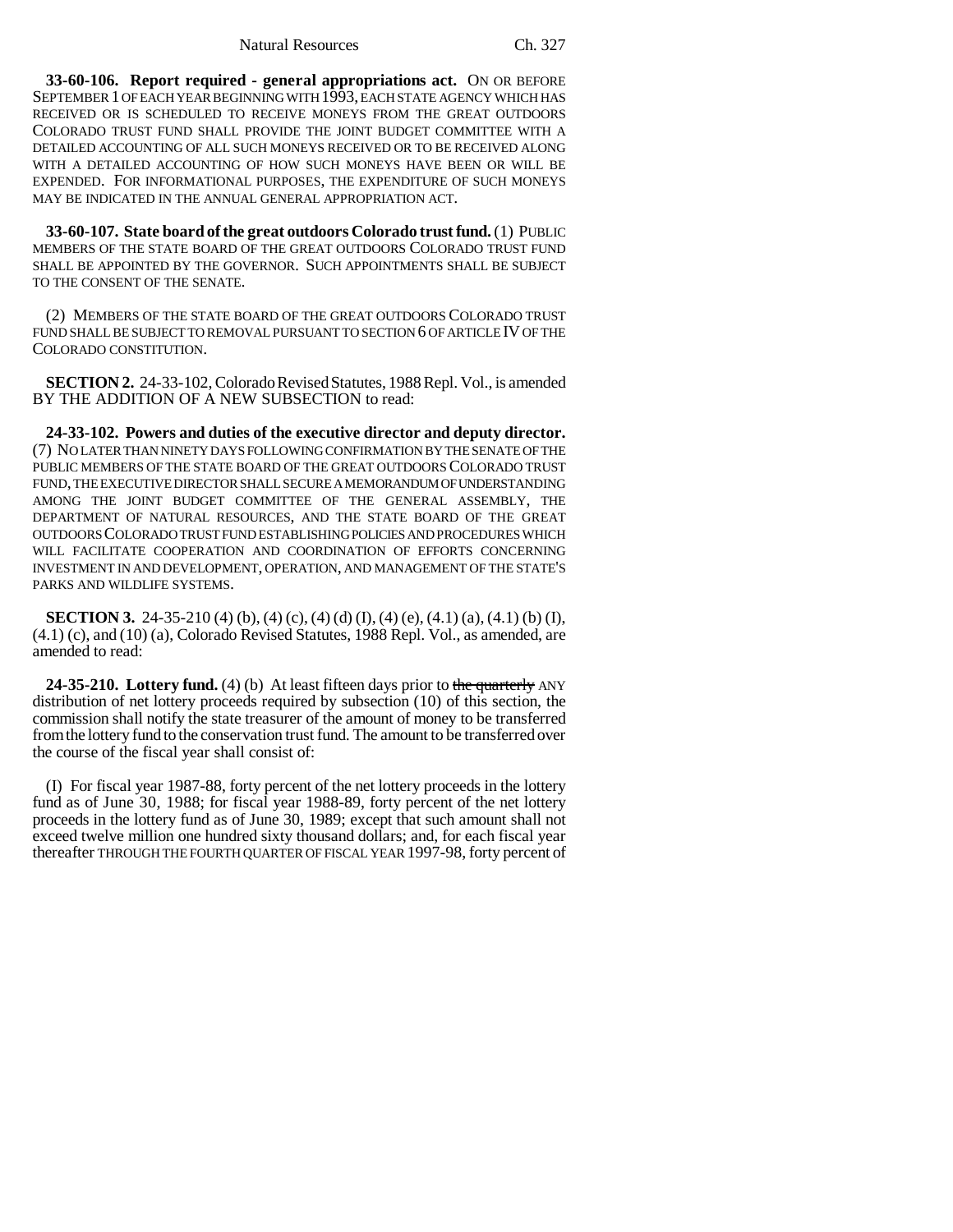the net lottery proceeds for such fiscal year; except that such annual amount shall not exceed ten million nine hundred sixty thousand dollars; plus

(II) For fiscal year 1989-90, twelve and eight-tenths percent of the projected incremental balance for such fiscal year; for fiscal year 1990-91, sixteen percent of the projected incremental balance for such fiscal year; for fiscal year 1991-92, twenty percent of the projected incremental balance for such fiscal year; for fiscal year 1992-93, twenty-two percent of the projected incremental balance for such fiscal year; for fiscal year 1993-94, twenty-six percent of the projected incremental balance for such fiscal year; for fiscal year 1994-95, thirty percent of the projected incremental balance for such fiscal year; and, for each fiscal year thereafter THROUGH THE FOURTH QUARTER OF FISCAL YEAR 1997-98, forty percent of the projected incremental balance in the lottery fund for such fiscal year; plus

(III) For fiscal year 1989-90 and each fiscal year thereafter THROUGH THE FOURTH QUARTER OF FISCAL YEAR 1997-98, forty percent of the amount by which the net lottery proceeds for such fiscal year exceed the sum of the maximum projected incremental balance for that fiscal year and thirty-six million dollars.

(IV) BEGINNING WITH THE FIRST QUARTER OF FISCAL YEAR 1998-99, AND EACH FISCAL YEAR THEREAFTER, IN ACCORDANCE WITH THE PROVISIONS OF PARAGRAPH (a) OF SUBSECTION (1) OF SECTION 33-60-104, C.R.S.

(c) (I) The general assembly shall annually appropriate to The division of parks and outdoor recreation in the department of natural resources SHALL RECEIVE an amount from the lottery fund to be determined as follows:

 $(H)(A)$  For fiscal year 1988-89, ten percent of the net lottery proceeds in the lottery fund as of June 30, 1988; for fiscal year 1989-90, ten percent of the net lottery proceeds in the lottery fund as of June 30, 1989; except that such amount shall not exceed three million forty thousand dollars; and, for 1989-90 and for each fiscal year thereafter THROUGH THE FOURTH QUARTER OF FISCAL YEAR 1997-98, ten percent of the net lottery proceeds for such fiscal year; except that such annual amount shall not exceed two million seven hundred forty thousand dollars; plus

 $(H)$  (B) For fiscal year 1989-90, three and two-tenths percent of the projected incremental balance for such fiscal year; for fiscal year 1990-91, four percent of the projected incremental balance for such fiscal year; for fiscal year 1991-92, five percent of the projected incremental balance for such fiscal year; for fiscal year 1992-93, five and five-tenths percent of the projected incremental balance for such fiscal year; for fiscal year 1993-94, six and five-tenths of the projected incremental balance for such fiscal year; for fiscal year 1994-95, seven and five-tenths percent of the projected incremental balance for such fiscal year; and, for each fiscal year thereafter THROUGH THE FOURTH QUARTER OF FISCAL YEAR 1997-98, ten percent of the projected incremental balance for such fiscal year; plus

(III) (C) For fiscal year 1989-90 and for each fiscal year thereafter THROUGH THE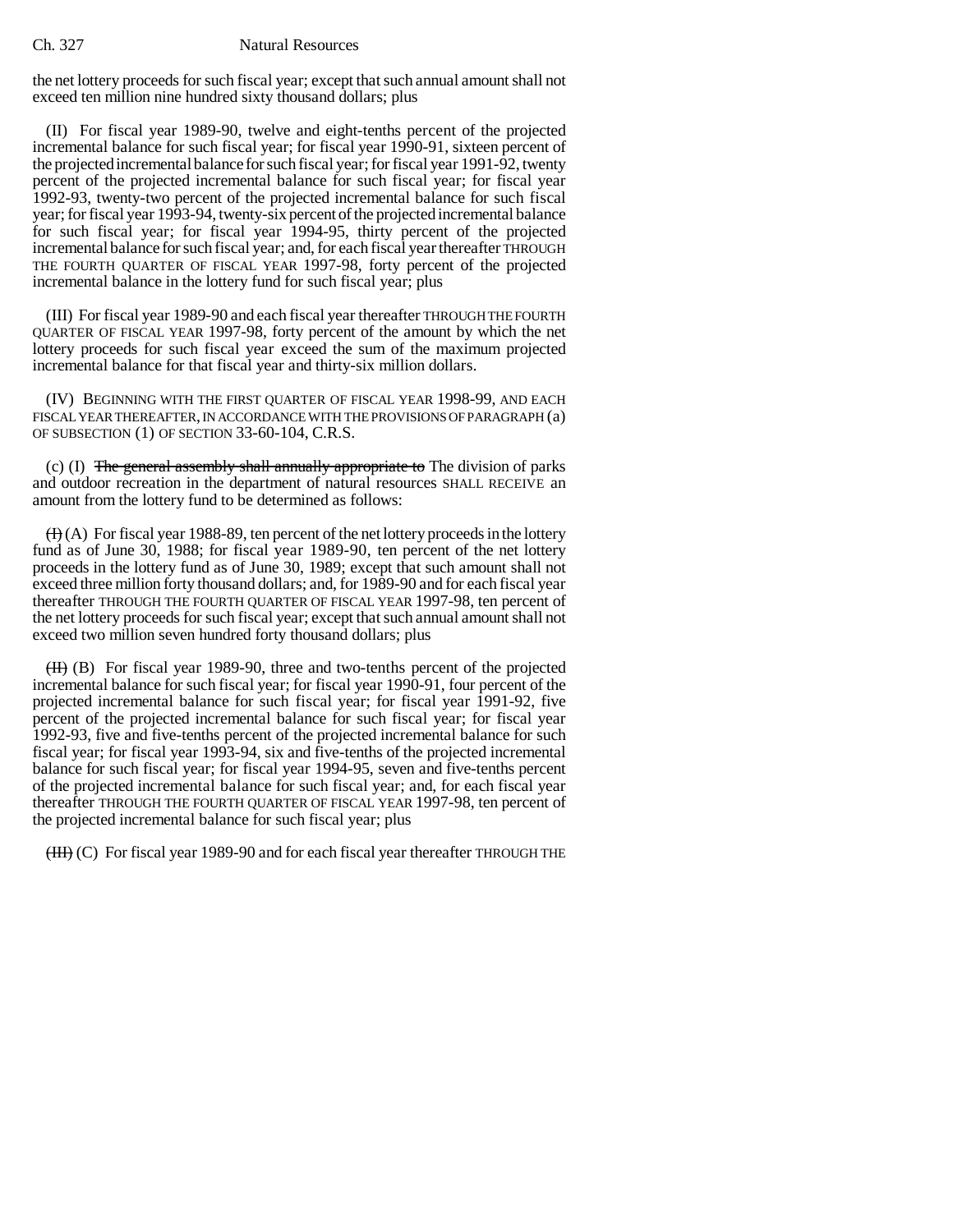FOURTH QUARTER OF FISCAL YEAR 1997-98, ten percent of the amount by which the net lottery proceeds for such fiscal year exceed the sum of the maximum projected incremental balance for that year and thirty-six million dollars.

(II) (A) ALL AMOUNTS TO BE RECEIVED BY THE DIVISION OF PARKS AND OUTDOOR RECREATION PURSUANT TO SUBPARAGRAPH (I) OF THIS PARAGRAPH (c) THROUGH THE THIRD QUARTER OF FISCAL YEAR 1992-93 SHALL BE ANNUALLY APPROPRIATED BY THE GENERAL ASSEMBLY.

(B) BEGINNING WITH THE FOURTH QUARTER OF FISCAL YEAR 1992-93 THROUGH THE FOURTH QUARTER OF FISCAL YEAR 1997-98, SUCH AMOUNTS SHALL BE DISTRIBUTED TO THE DIVISION OF PARKS AND OUTDOOR RECREATION BY THE STATE TREASURER.

(III) BEGINNING WITH THE FIRST QUARTER OF FISCAL YEAR 1998-99, AND EACH FISCAL YEAR THEREAFTER, THE DIVISION OF PARKS AND OUTDOOR RECREATION SHALL RECEIVE DISTRIBUTIONS OF NET LOTTERY PROCEEDS IN ACCORDANCE WITH THE PROVISIONS OF PARAGRAPH (b) OF SUBSECTION (1) OF SECTION 33-60-104, C.R.S.

(d) (I) The general assembly shall annually appropriate all net lottery proceeds not otherwise transferred or appropriated pursuant to the provisions of this subsection (4) for capital construction for the state as follows:

(A) For fiscal year 1989-90, the amount not transferred or appropriated pursuant to paragraphs (b) (I) and (c) (I) of this subsection (4); and for fiscal year 1990-91 and each fiscal year thereafter THROUGH THE THIRD QUARTER OF FISCAL YEAR 1992-93, the amount not transferred or appropriated under said paragraphs (b)  $(I)$  and  $(c)$   $(I)$ but not to exceed twenty-two million three hundred thousand dollars; plus

(B) For fiscal year 1989-90 and each fiscal year thereafter THROUGH THE THIRD QUARTER OF FISCAL YEAR 1992-93, the amount of the projected incremental balance for such fiscal year not transferred or appropriated pursuant to paragraphs (b) (II) and  $(c)$  (II) of this subsection (4); plus

(C) For fiscal year 1989-90 and each fiscal year thereafter THROUGH THE THIRD QUARTER OF FISCAL YEAR 1992-93, the amount not transferred or appropriated pursuant to paragraphs (b) (III) and (c) (III) of this subsection (4).

(D) BEGINNING WITH THE FOURTH QUARTER OF FISCAL YEAR 1992-93 THROUGH THE FOURTH QUARTER OF FISCAL YEAR 1997-98, IN ACCORDANCE WITH APPLICABLE PROVISIONS OF SECTION 33-60-103, C.R.S.

(e) The lottery money available for appropriation to the division of parks and outdoor recreation pursuant to paragraph (c) of this subsection (4) shall be appropriated and expended for the acquisition and development of new state parks, new state recreation areas, or new recreational trails, for the expansion of existing state parks, state recreation areas, or recreational trails, or for capital improvements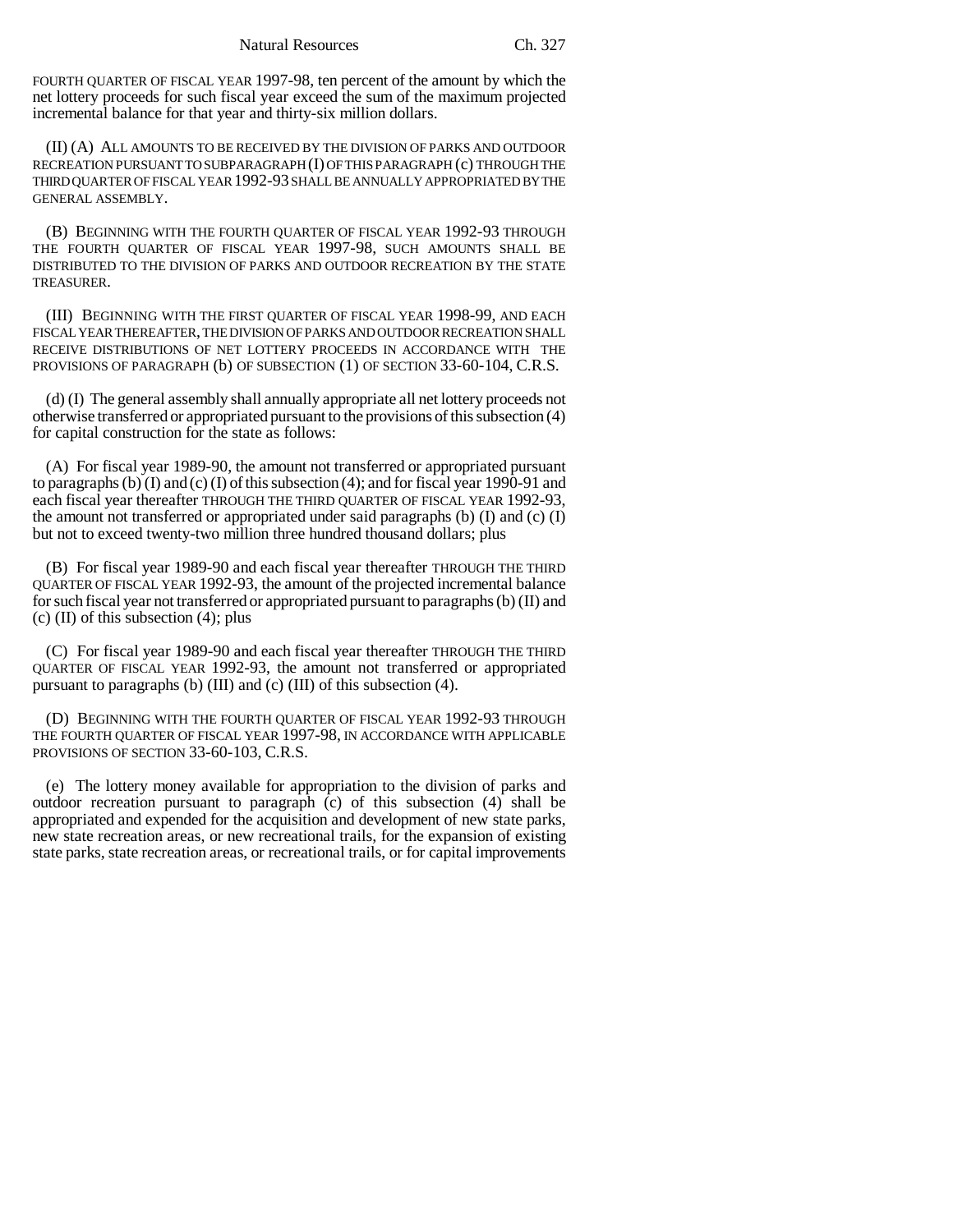of both new and existing state parks, state recreation areas, or recreational trails. EXCEPT AS PROVIDED IN SECTION 33-60-105,C.R.S., in addition to appropriation for the division's capital construction budget, said lottery money may be appropriated for the division's operating budget for expenditures attributable to the maintenance and operation of state parks, state recreation areas, or recreational trails, or any portions thereof, that have been acquired or developed with lottery money.

 $(4.1)$  (a) At least fifteen days prior to the quarterly ANY distribution of net lottery proceeds required by subsection (10) of this section, the commission shall notify the state treasurer of the amount of money to be transferred from the lottery fund to the conservation trust fund. The amount to be transferred shall be forty percent of the net proceeds of the lottery for the preceding fiscal quarter after payment of the expenses of the division and any prizes for the lottery and after reserving sufficient moneys, as of the end of the fiscal year, to ensure the operation of the lottery for the ensuing fiscal year. BEGINNING WITH THE FOURTH QUARTER OF FISCAL YEAR 1998-99, AND EACH FISCAL YEAR THEREAFTER, DISTRIBUTIONS OF NET LOTTERY PROCEEDS TO THE CONSERVATION TRUST FUND SHALL BE MADE IN ACCORDANCE WITH THE PROVISIONS OF PARAGRAPH (a) OF SUBSECTION (1) OF SECTION 33-60-104, C.R.S.

(b) (I) FROM THE FOURTH QUARTER OF FISCAL YEAR 1992-93 THROUGH THE FOURTH QUARTER OF FISCAL YEAR 1997-98, the general assembly shall annually appropriate ten percent of the net proceeds of the lottery to the division of parks and outdoor recreation in the department of natural resources to be used for the purposes provided in paragraph  $(d)$  (c) of this subsection (4.1). and shall annually appropriate fifty percent of the net proceeds of the state lottery for capital construction for the state. BEGINNING WITH THE FIRST QUARTER OF FISCAL YEAR 1998-99 AND EACH FISCAL YEAR THEREAFTER, DISTRIBUTIONS OF NET LOTTERY PROCEEDS TO THE DIVISION OF PARKS AND OUTDOOR RECREATION SHALL BE MADE IN ACCORDANCE WITH THE PROVISIONS OF PARAGRAPH (b) OF SUBSECTION (1) OF SECTION 33-60-104,C.R.S.

(c) The lottery money available for appropriation to the division of parks and outdoor recreation pursuant to paragraph  $(b)$  of this subsection  $(4.1)$  shall be appropriated and expended for the acquisition and development of new state parks, new state recreation areas, or new recreational trails, for the expansion of existing state parks, state recreation areas, or recreational trails, or for capital improvements of both new and existing state parks, state recreation areas, or recreational trails. EXCEPT AS PROVIDED IN SECTION 33-60-105,C.R.S., in addition to appropriation for the division's capital construction budget, said lottery money may be appropriated for the division's operating budget for expenditures attributable to the maintenance and operation of state parks, state recreation areas, or recreational trails, or any portions thereof, that have been acquired or developed with lottery money.

(10) (a) (I) The state treasurer shall distribute the net lottery proceeds in the lottery fund which are attributable to the 1988-89 fiscal year on September 1, 1989, in accordance with subsection (4) of this section. Distributions from the lottery fund for the 1989-90 fiscal year and each fiscal year thereafter THROUGH THE THIRD QUARTER OF FISCAL YEAR 1992-93 shall be on a quarterly basis, with the distribution of net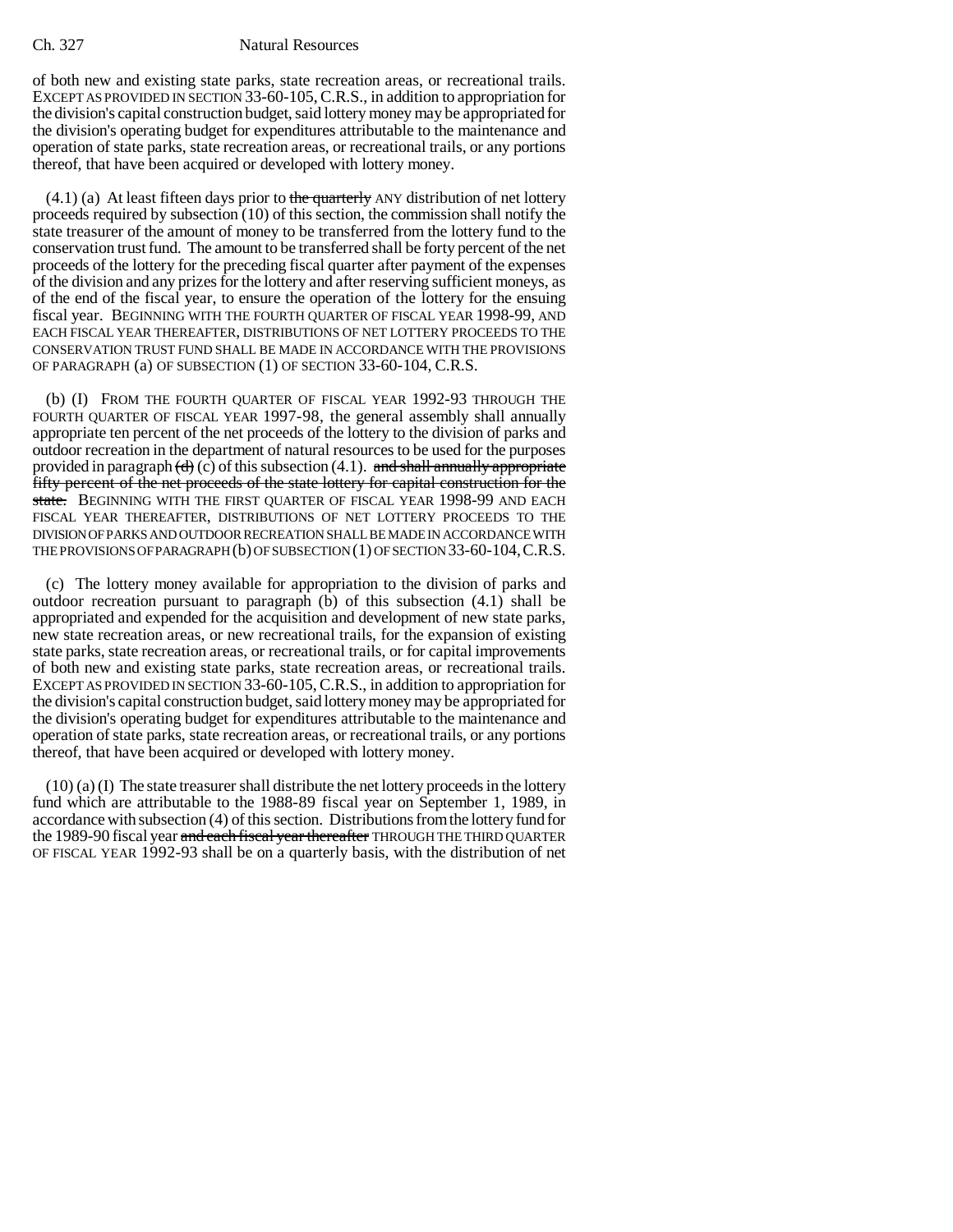Natural Resources Ch. 327

lottery proceeds for the first quarter occurring on December 1 of such fiscal year, distribution of net lottery proceeds for the second quarter occurring on March 1 of such fiscal year, distribution of net lottery proceeds for the third quarter occurring on June 1 of such fiscal year, and distribution of net lottery proceeds for the fourth quarter occurring on September 1 following the close of such fiscal year.

(II) BEGINNING WITH THE PROCEEDS FROM THE FOURTH QUARTER OF FISCAL YEAR 1992-93 THROUGH THE FOURTH QUARTER OF FISCAL YEAR 1997-98, DISTRIBUTIONS SHALL BE MADE IN THE MANNER PROVIDED IN SECTION 33-60-103, C.R.S., WITH THE DISTRIBUTION OF NET LOTTERY PROCEEDS OCCURRING ONCE EACH MONTH. SUCH DISTRIBUTIONS SHALL BE MADE FROM NET LOTTERY PROCEEDS REFLECTED IN THE MONTHLY STATEMENT REQUIRED TO BE FILED PURSUANT TO SECTION 24-35-204 (3) (k) FOR THE PERIOD ENDING SIXTY DAYS PRIOR TO EACH MONTHLY DISTRIBUTION.

(III) Beginning with the first quarter of fiscal year 1998-99, distributions shall be made on a quarterly basis in accordance with the provisions of section 33-60-104, C.R.S., with the distribution of net lottery proceeds for the first quarter occurring on December 1 of such fiscal year, distribution of net lottery proceeds for the second quarter occurring on March 1 of such fiscal year, distribution of net lottery proceeds for the third quarter occurring on June 1 of such fiscal year, and distribution of net lottery proceeds for the fourth quarter occurring on September 1 following the close of such fiscal year.

**SECTION 4.** 24-75-302, Colorado Revised Statutes, 1988 Repl. Vol., as amended, is amended BY THE ADDITION OF A NEW SUBSECTION to read:

**24-75-302. Capital construction fund.** (3) THERE IS HEREBY CREATED A SPECIAL ACCOUNT WITHIN THE CAPITAL CONSTRUCTION FUND ESTABLISHED PURSUANT TO SUBSECTION (1) OF THIS SECTION TO BE KNOWN AS THE "DEBT SERVICE REPAYMENT ACCOUNT". ALL NET LOTTERY PROCEEDS DISTRIBUTED PURSUANT TO SECTION 33-60-103 (1) (c), C.R.S., BY THE STATE TREASURER BEGINNING WITH THE FOURTH QUARTER OF THE 1992-93 FISCAL YEAR THROUGH THE FOURTH QUARTER OF THE 1997-98 FISCAL YEAR SHALL BE DEPOSITED IN SUCH ACCOUNT AND EXPENDED IN ACCORDANCE WITH THE TERMS SPECIFIED IN THE DOCUMENTS ORIGINATING THE OBLIGATIONS SET FORTH IN SECTION 33-60-103,C.R.S., OR, IF REFUNDED, ACCORDING TO THE TERMS OF THE DOCUMENTS ORIGINATING SUCH REFUNDED OBLIGATIONS. ALL MONEYS UNEXPENDED OR UNENCUMBERED IN ANY FISCAL YEAR SHALL REMAIN IN THE ACCOUNT. ALL INTEREST EARNED FROM THE INVESTMENT OF MONEYS IN SAID ACCOUNT SHALL REVERT TO THE GENERAL FUND.

**SECTION 5.** 24-83-104 (1), Colorado Revised Statutes, 1988 Repl. Vol., is amended to read:

**24-83-104. Source of state payments - state executive committee.** (1) (a) Subject to available funds, the general assembly shall make annual appropriations out of the capital construction fund for state assistance under the contract.